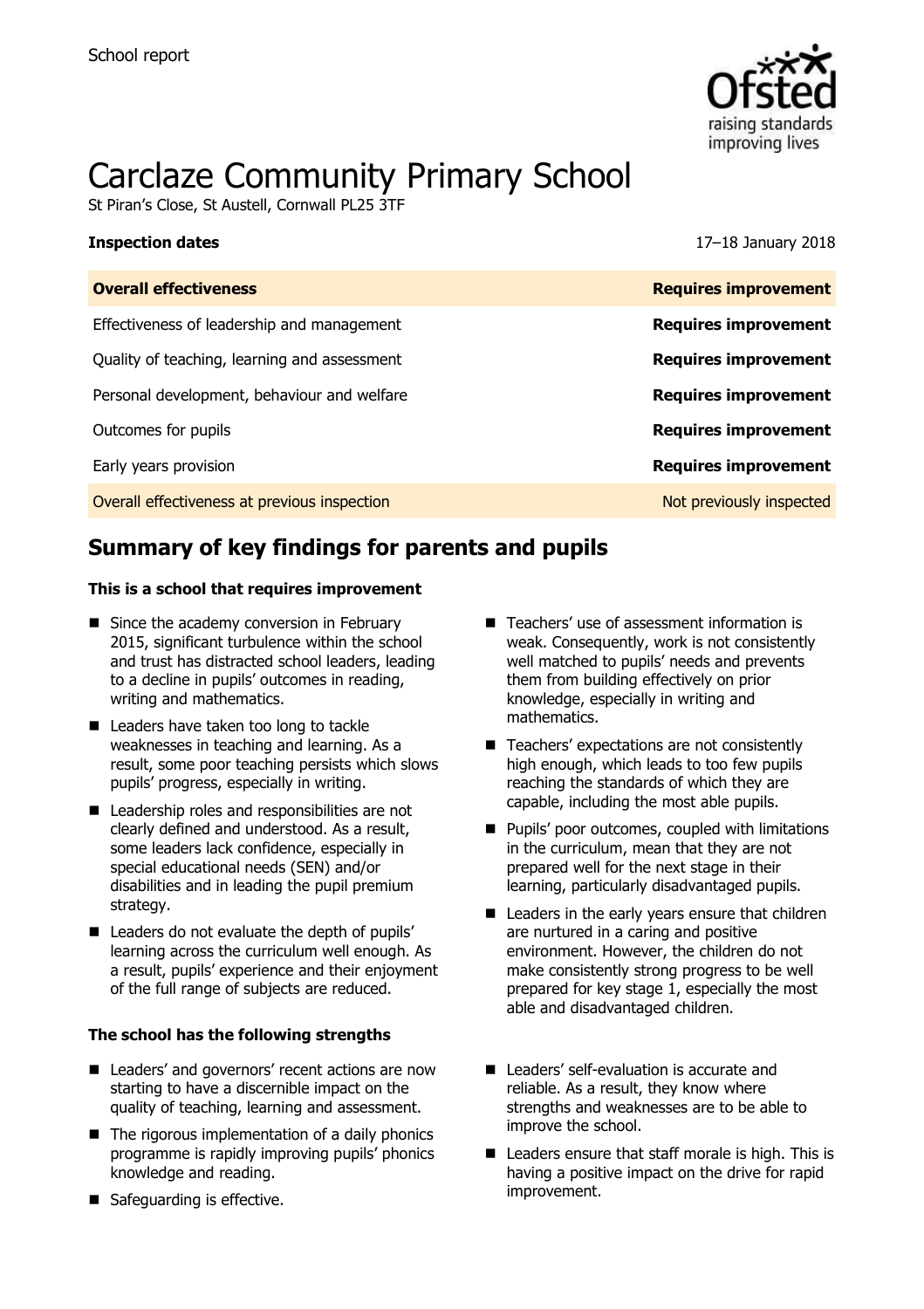

# **Full report**

### **What does the school need to do to improve further?**

- Improve outcomes for pupils by ensuring that leaders and managers:
	- clarify key roles and responsibilities, in particular for those who have responsibility for SEN and disadvantaged pupils
	- implement a curriculum with high-quality teaching and learning in the full range of subjects.
- Improve the quality of teaching and learning by ensuring that teachers:
	- use assessment information to set appropriately challenging work to build well on pupils' skills, knowledge and understanding, including for those who have SEN and/or disabilities and the most able pupils
	- develop pupils' writing skills through high-quality and extended writing activities
	- have the skills and subject knowledge to support and deepen pupils' mathematical thinking, reasoning and understanding.

An external review of governance and of the school's use of the pupil premium should be taken in order to assess how these aspects of leadership and management may be improved.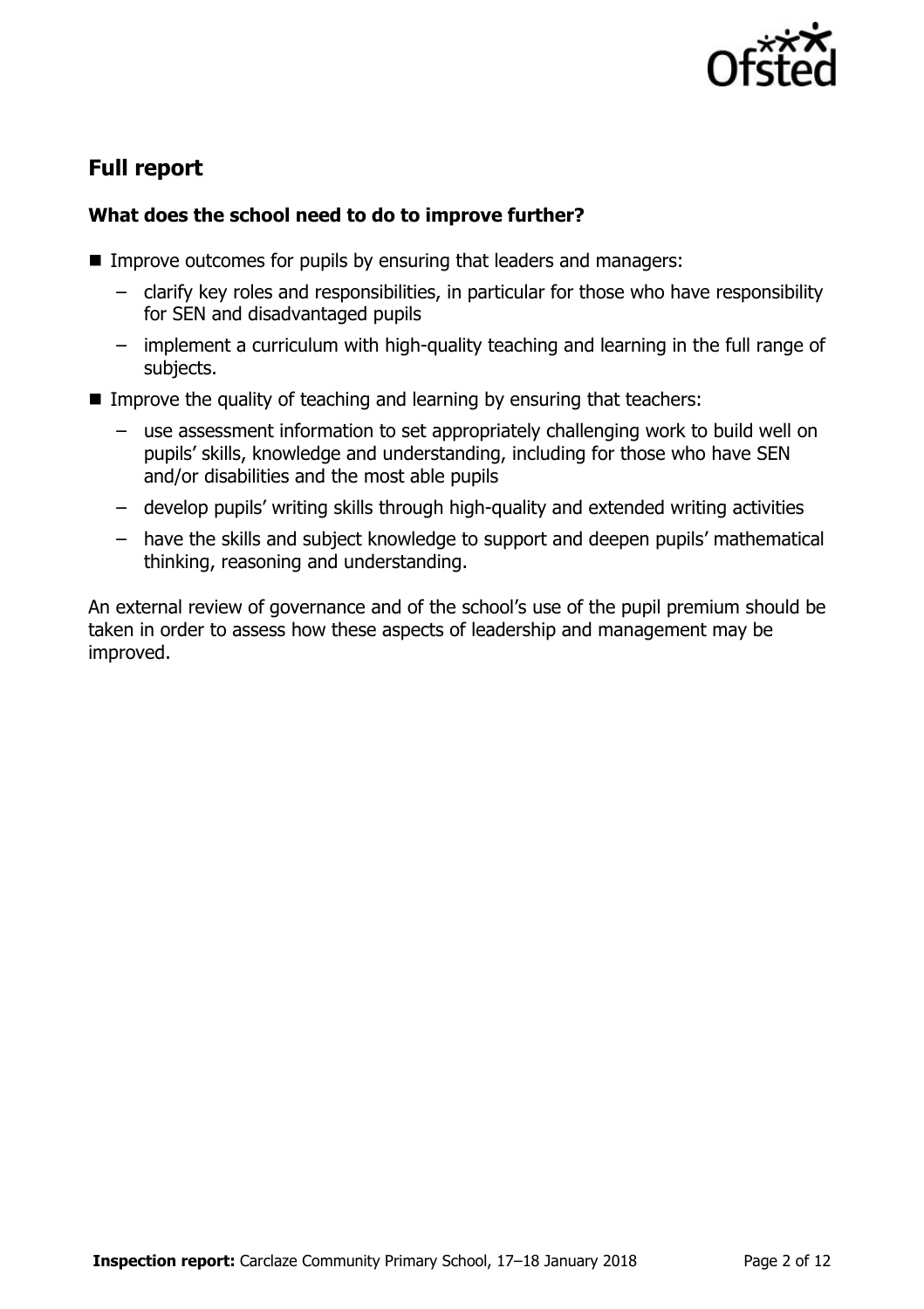

# **Inspection judgements**

#### **Effectiveness of leadership and management Requires improvement**

- Since the academy conversion, leaders have been distracted by turbulence and circumstances linked to running the trust. These have caused considerable distraction in the work of leaders at Carclaze and contributed to declining outcomes in reading, writing and mathematics.
- Leaders have been too slow to identify and respond to weaknesses in teaching, learning and assessment. As a result, there are continuing issues which have not yet been fully remedied, for example pupils' writing outcomes. However, last year, leaders and governors recognised that the school had serious flaws and have taken effective action to start tackling these.
- Senior leaders have not ensured that key leadership roles and responsibilities are well understood by other leaders. In particular, those responsible for SEN and disadvantaged pupils are not yet taking effective action because they do not know the full range of their responsibilities. Consequently, they have not been able to complete monitoring and checks, for example assessing the impact of pupils' individual learning plans. This reduces capacity as more of this work falls to the headteacher and assistant headteacher.
- Leaders do not evaluate the depth of pupils' learning well enough across the curriculum. As a result, some subjects are not sufficiently developed to deepen pupils' learning and experiences, including art, religious education, information technology and science. This means that pupils are not gaining the full set of skills and knowledge to be well prepared for the next stage in their learning. However, the school's 'real' curriculum strategy, based on cross-curricular learning, is enjoyed by pupils who look forward to finding out what their next topic will be.
- Leaders' monitoring is not sufficiently focused on pupils' outcomes. Although it has been instrumental in identifying general weaknesses and in holding teachers to account, it lacks depth in checking what pupils know, can do and understand. As a result, leaders do not have enough detailed information to improve specific weaknesses in teaching and learning.
- Leaders' use of the additional funds for SEN and the pupil premium are not impacting well enough on pupils' academic outcomes. However, pupils are now starting to catch up. Over time though, this has taken too long and the attainment of some pupils in reading, writing and mathematics is still too low. In other ways, vulnerable pupils' emotional and mental health is well supported.
- Leaders' use of the additional physical education and sports funding is effective. Pupils enjoy a wide variety of sporting activities and extra-curricular clubs to maintain healthy lifestyles and participation in sport.
- Leaders have taken essential action to improve systems of accountability. Last year, they recognised that pupils were not doing well enough and took action to start tackling this. For example, they completed rigorous checks on all teachers, which led to challenging professional conversations under the school's performance management policies. Teachers' professional development and performance are well linked to the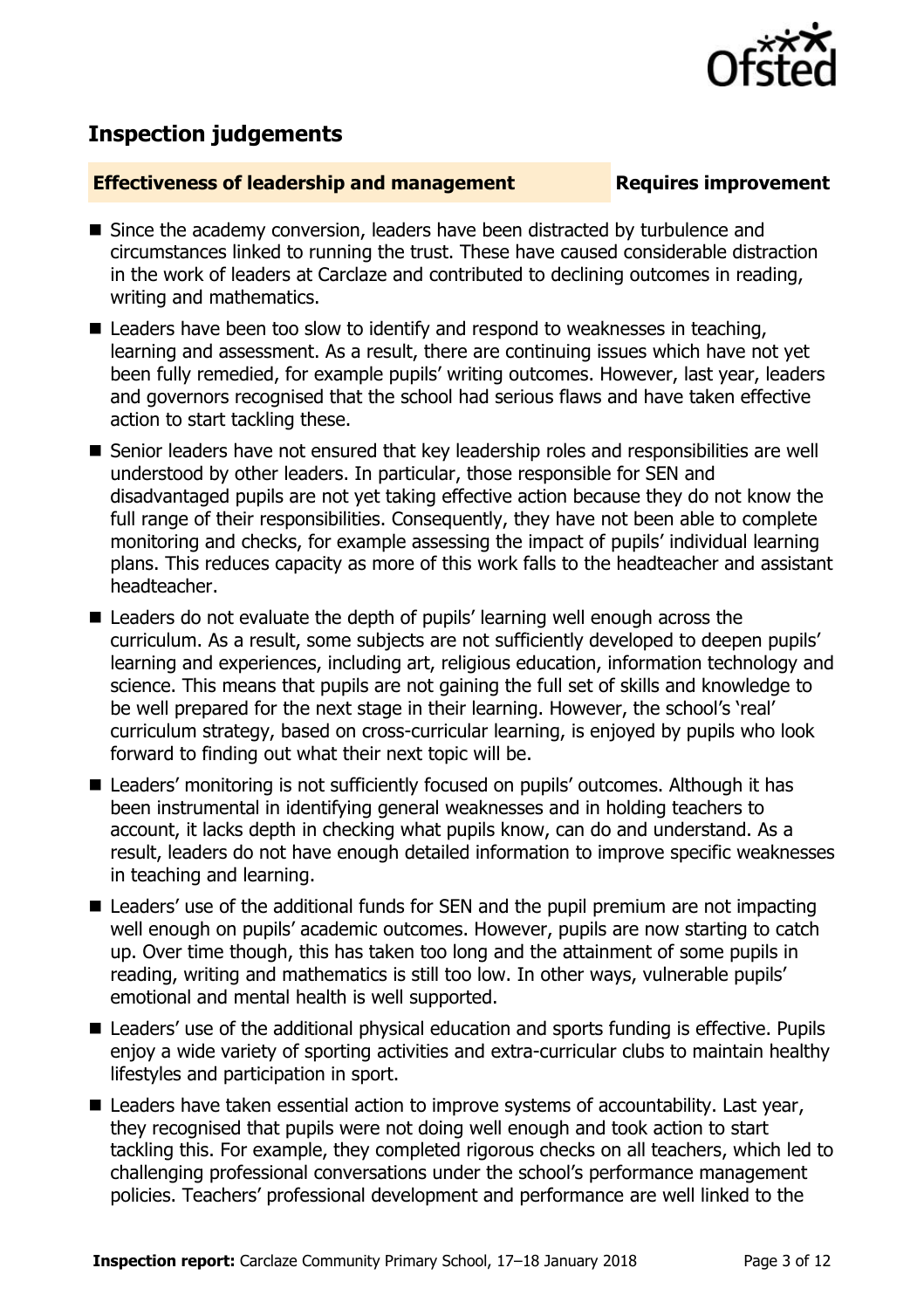

school's priorities.

- Leaders have implemented new assessments to accurately check pupils' progress in reading and mathematics. As a result, leaders now have an accurate view of the progress of pupils and are using this to plan staff training and support packages, as well as introducing timely interventions for pupils. However, assessments in writing remain overly generous across the school.
- Leaders have successfully implemented a daily phonics programme, which is having a marked impact on pupils' phonic knowledge and early reading skills, especially in key stage 1. Leaders have a clear rationale and focus, which has led to effective training and deployment of teachers and teaching assistants to deliver a high-quality programme.
- Leaders promote pupils' moral and social development well. School strategies aimed at building pupils' moral understanding and empathy, such as through 'stay safe' buddies, mean that pupils are aware of how to look after each other. However, pupils' understanding of other cultures and world faiths is not well developed.
- School leaders ensure that the school delivers a range of extra-curricular clubs and enrichment activities. These include sports, choir and 'times-table' clubs. Pupils recognise this as a strength and enjoy the further learning and experiences these bring. Parents and carers endorse the work of school with an overwhelming majority who would recommend the school to others.
- Leaders have used an external improvement adviser effectively to help identify and target specific areas for improvement. External advice has focused leaders successfully on key areas of teaching and learning, enabling leaders to directly intervene and challenge underperformance. This support has also challenged school leaders to implement effective processes for checking pupils' progress and increasing rigour in holding teachers to account.

### **Governance of the school**

- The trust and local governing body have not been effective in securing improvements since the academy conversion in February 2015. Poor strategic planning, which has been exacerbated by difficult and unforeseen circumstances, has slowed improvement. Since the school's predecessor school was also judged as 'requires improvement' in June 2014, there has not been enough improvement since joining the Peninsula Learning Trust (PLT).
- Recent leadership changes on the trust board and the local governing body have reinvigorated the leadership with fresh ideas and impetus for change. Following disappointing results in the 2017 national tests, governors and trustees recognised the need for urgent improvement. As a result, they have introduced a range of new strategies and expectations which have increased rigour and accountability within the school. These are starting to secure the improvements needed for the pupils.
- Since September 2017, governors have revised the school improvement plan with the aid of an external adviser. The introduction of the 'Raising Attainment Plan' (RAP) has sharpened the focus on teaching, learning and assessment. This is monitored and checked by governors every three weeks through the newly formed 'Raising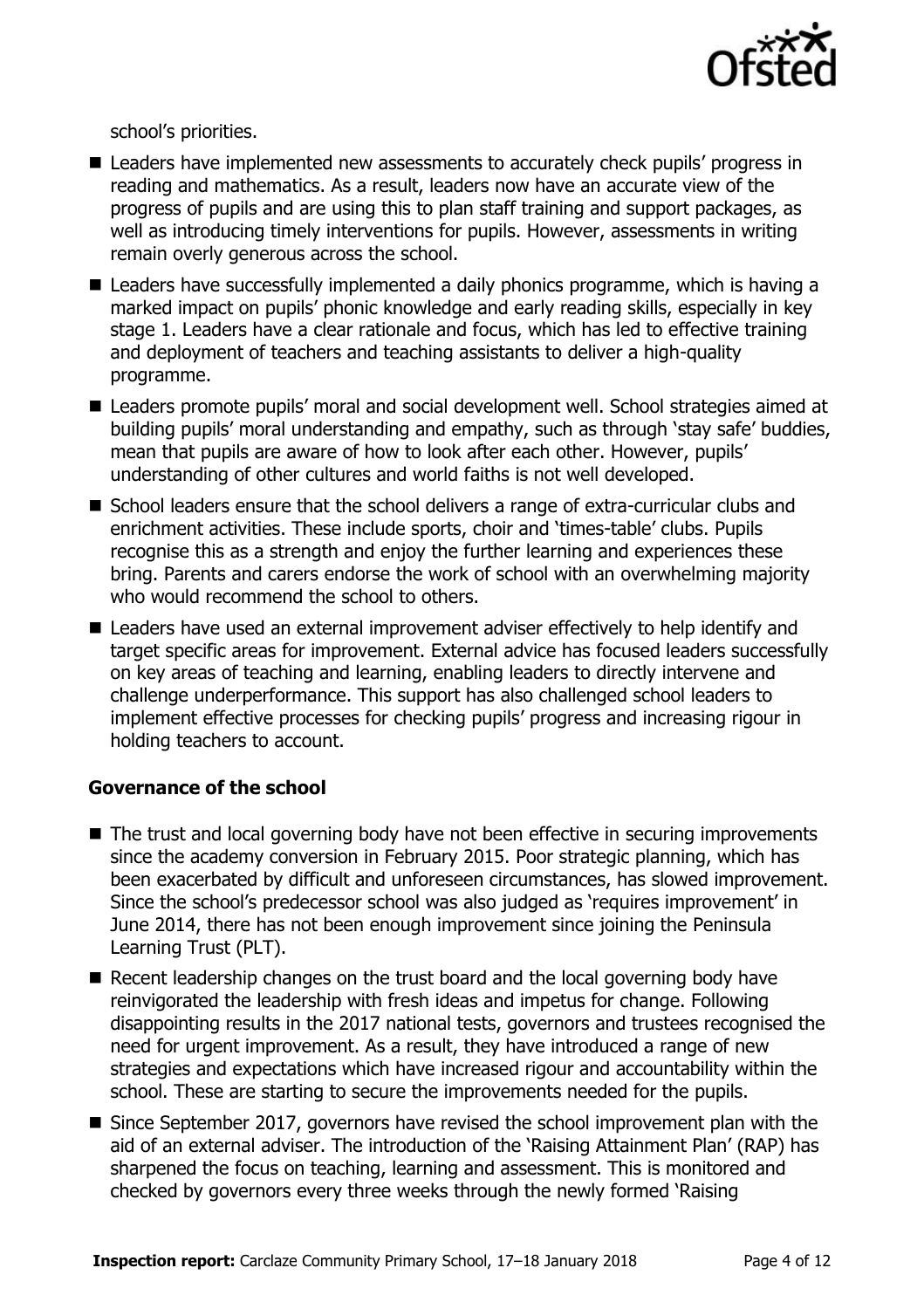

Achievement Group' (RAG). Consequently, governors know the school well and are using their knowledge to provide appropriate challenge to school leaders. For example, governors have completed visits linked to the school improvement plan and have received termly reports from the mathematics and English subject leaders.

Governors ensure that the right professional development, challenge and support are in place for staff, including senior leaders. They recognise that the school must improve outcomes for pupils and are taking positive and affirming steps to ensure that staff morale is high to meet this objective.

### **Safeguarding**

- The arrangements for safeguarding are effective.
- Leaders ensure that a strong culture of safeguarding is at the centre of the school's work. Systems and processes for pre-employment checks and appointing staff are fit for purpose. Training and induction for staff are similarly effective. As a consequence, staff know what to do to keep pupils safe and how to use agreed processes to report, record or escalate any concerns.
- Leaders work effectively with the range of external agencies and professional services to keep pupils safe. Leaders are tenacious and respond in a timely manner to act on behalf of pupils and keep them safe, for example in working with social services and family support groups.
- Staff work effectively with pupils who have a range of complex social, emotional and health needs. For example, the learning mentor is well trained to support pupils who have particular emotional conditions affecting learning and behaviour. On those few occasions when a pupil's behaviour escalates and becomes anti-social, school leaders have effective systems to share information with those who need it and follow-up calls with parents are made. This is helping to improve the behaviour of pupils, especially those who have particularly complex or additional needs.
- **Pupils say that they feel safe. They enjoy coming to school and have confidence in the** staff to look after them. Pupils say that they trust staff and know what to do to stay safe, including when working online.

#### **Quality of teaching, learning and assessment Requires improvement**

- Teachers' use of assessment information is not consistently effective in planning work that is well matched to pupils' needs. This prevents pupils from being able to learn skills and knowledge incrementally or build appropriately on prior learning, especially in writing and mathematics. In the worst cases, teachers use unhelpful and repeated objectives that bear little resemblance to what the children actually need to learn next.
- Teachers' expectations of what pupils can achieve are not consistently high enough. This is seen, for example, in pupils' writing where the most able pupils are not being challenged to produce high-quality and extended writing across the curriculum. Therefore these pupils are not developing the skills, knowledge or stamina to write at length or to the highest standards at the end of key stage 2.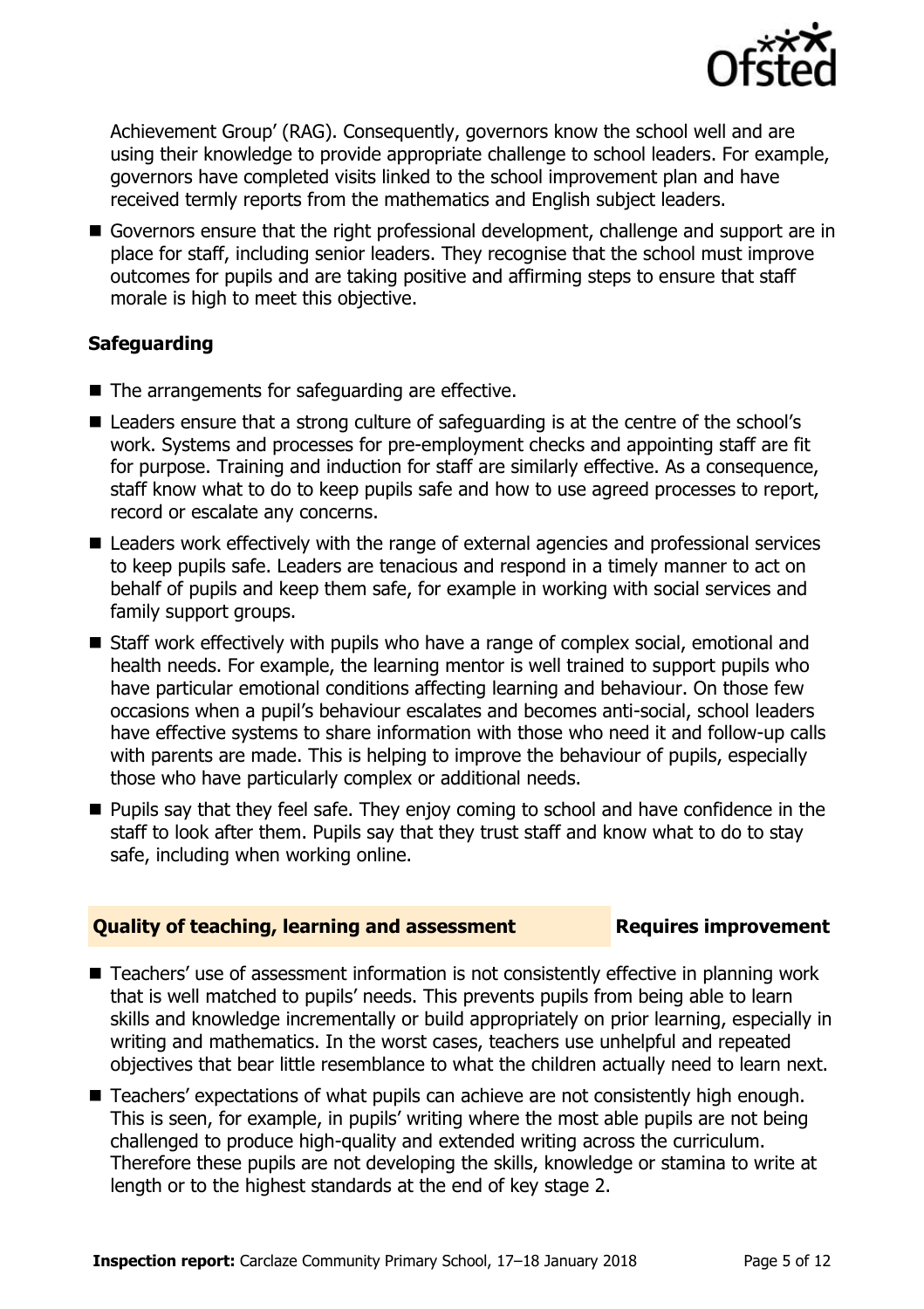

- Teachers are not consistently challenging common errors in pupils' spelling, punctuation and grammar. The introduction of a new spelling strategy in key stage 2 and the revised handwriting policy are yet to have a consistently strong impact across the whole school.
- Mathematics teaching is not consistently good enough. Teachers use a framework for delivering mathematics content for every year group. However, their weak subject knowledge means that they do not know how to ask the next probing question to clarify or deepen pupils' understanding. There are also occasions when teachers have unknowingly taught or modelled inaccurate methods of calculation. Pupils' misconceptions are not swiftly recognised and corrected consistently.
- Teachers are not developing pupils' ability to mentally recall number facts and be able to apply these quickly to a range of situations. Teachers lack confidence in enabling pupils to use and apply their knowledge to deepen pupils' mathematical thinking, reasoning and understanding.
- The quality of teaching is starting to improve because leaders are being proactive in checking and holding teachers to account. Where there are particular weaknesses, teachers are being supported through packages of support, including through the recently appointed teaching and learning leader. As a result, the overall quality of teaching across the school is improving.
- There is effective teaching interspersed across the school. Where this is having the most impact, teachers are checking pupils' knowledge and quickly tackling pupils' errors or misunderstandings. For example, Year 2 pupils were revisiting previous multiplication problems to master inverse operations.
- Teachers and teaching assistants have good subject knowledge for teaching letters and sounds correctly. They assess pupils' phonics skills regularly and precisely, including their knowledge of letters and sounds, as well as words per minute. This information is used well to plan ability groups for pupils to gain skills and confidence quickly and at the right stage. Teaching assistants deliver essential support to pupils through the daily phonics sessions but also at other times for other interventions.
- The teaching of reading is improving. Pupils enjoy reading and show a growing interest in books and literature. This is impacting positively where readers are now gaining ground to read with confidence and fluency.
- There are positive relationships between teachers and pupils. As a result, pupils are keen and show a willingness to learn and help each other. There is a positive climate for learning, where pupils show enjoyment and work well together.

#### **Personal development, behaviour and welfare Fig. 2. Requires improvement**

#### **Personal development and welfare**

- The school's work to promote pupils' personal development and welfare requires improvement.
- **Pupils' poor outcomes and limitations in some subject areas, such as science, mean** that pupils are not consistently well prepared for the next stage in their learning or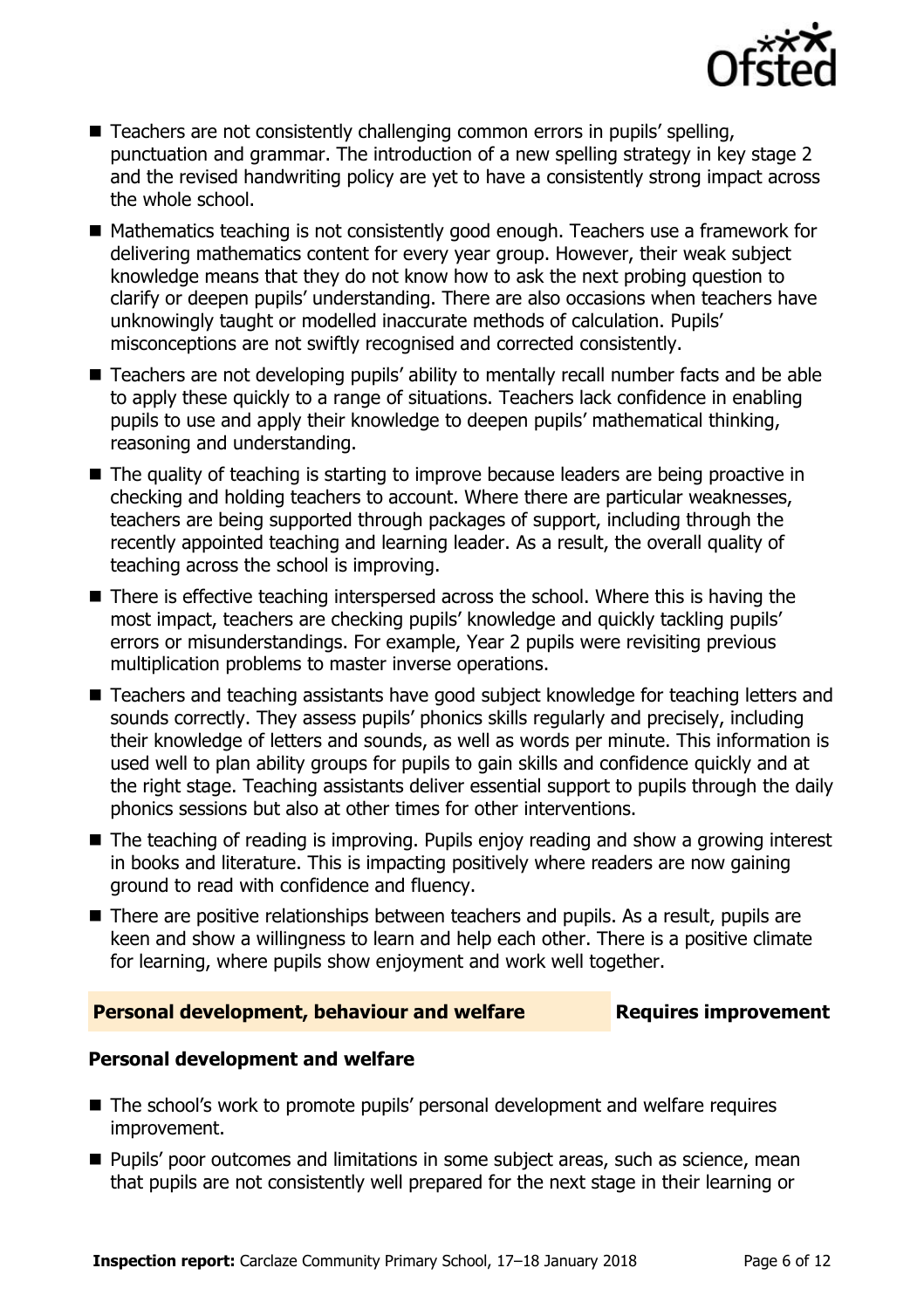

development, particularly for disadvantaged pupils.

- **Pupils' learning behaviour and attitudes in lessons sometimes deteriorate when** teaching is not meeting their needs or holding their interest well enough. This can interfere with the learning, enjoyment and progress of pupils in some lessons.
- **Pupils do not always take pride in their work; for example, there are instances where** handwriting and presentation are poor and these go unchecked or unchallenged. Pupils are not showing the resilience to complete or finish work, especially disadvantaged pupils. This lowers the overall quality of work.
- The learning mentor and other staff are well trained to support pupils through a variety of confidential personal and emotional issues. Pupils trust staff and have a good relationship with them to provide effective support and intervention. This provides a needed service for some pupils and their families.

#### **Behaviour**

- The behaviour of pupils requires improvement.
- The overall attendance of pupils is improving and marginally below the national average. School staff work with the attendance officer, learning mentor and other agencies to support pupils in improving attendance. However, persistent absence of some pupils remains too high, especially for disadvantaged pupils.
- **Pupils are generally polite and courteous around school and across the school day.** Sometimes, pupils say that play can become a little 'rough', but staff deal with this well.
- **Pupils enjoy school and make useful contributions, including through being librarians,** play leaders and prefects. They enjoy taking an active role, such as through the school council, and they have a genuine voice in the running of the school.
- $\blacksquare$  Pupils say there is little bullying and if this does happen staff respond effectively. Processes and systems are in place to provide support and intervention for any pupil who is being bullied or bullying another.

#### **Outcomes for pupils Requires improvement**

- Pupils' progress in end of key stage 2 national tests showed further decline in 2017. For example, pupils' progress in writing was in the lowest 20% in consecutive years. However, current analyses and scrutiny of pupils' workbooks show that pupils are now starting to catch up well as the year is progressing.
- Current outcomes for pupils, especially in writing and mathematics, remain too variable across the school. Attainment of pupils, although rising, is still too low, especially for disadvantaged pupils.
- Common weaknesses in key skills thwart pupils and prevent them from reaching the standards of which they are capable, including the most able pupils. These include basic errors in spelling, punctuation and grammar. There are gaps caused by previously weak teaching. Leaders have now introduced an approach to improving spelling in key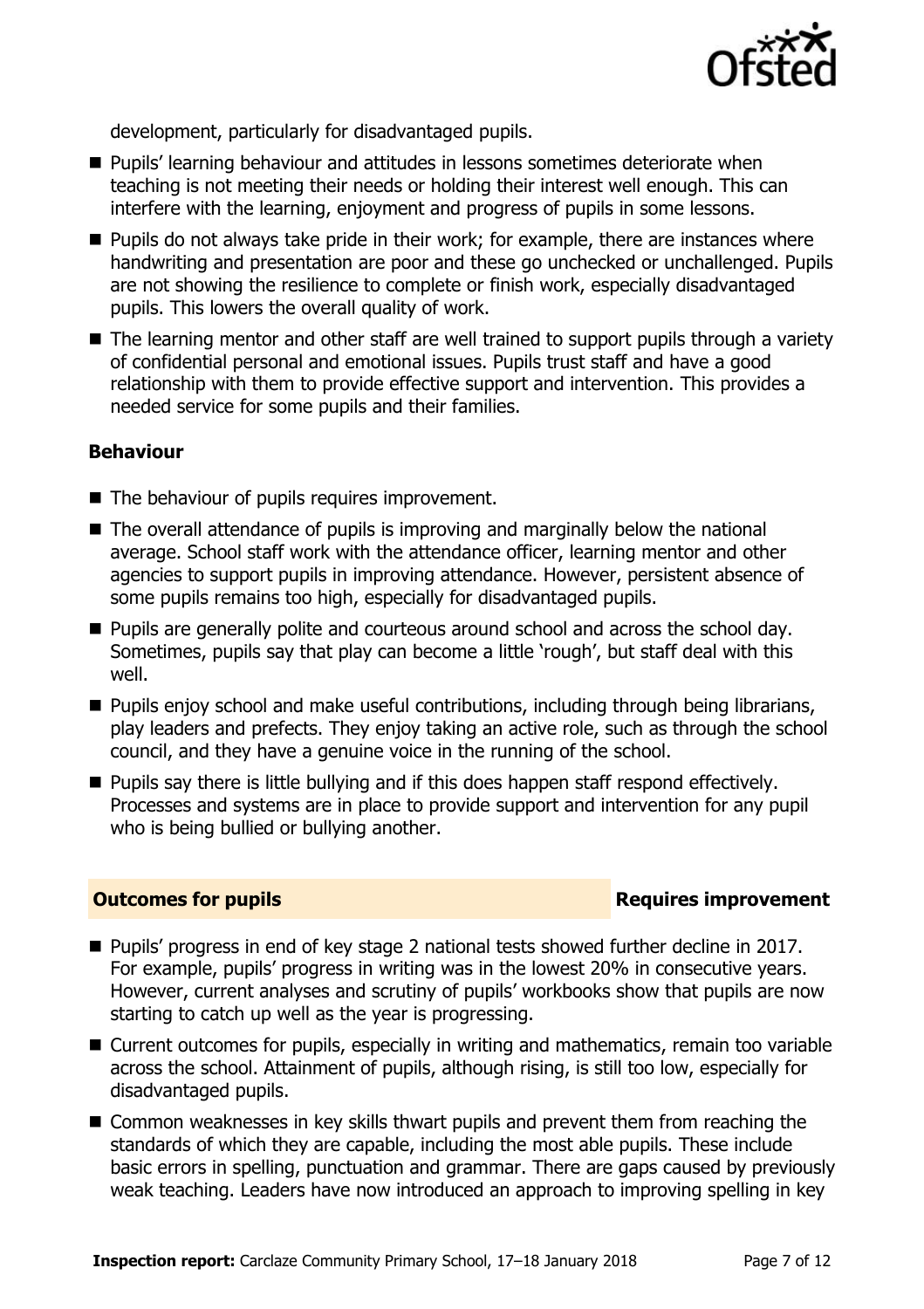

stage 2, although this is yet to have a consistently strong impact.

- **Pupils continue to have weaknesses in being able to rapidly recall number facts and** use mental strategies to solve problems, especially girls. They lack confidence and rely on inefficient and basic methods when they get stuck.
- Pupils who have SEN and/or disabilities do not make good progress. Poorly planned and executed individual support plans are not precise enough, which prevents them from overcoming weaknesses quickly.
- Disadvantaged pupils are behind their counterparts in both historical and current assessments of their attainment in reading, writing and mathematics. Their weak skills are compounded, especially if they also happen to have SEN, because teaching is not building their skills and knowledge securely or quickly enough.
- The most able pupils are not stretched or challenged to reach the highest standards of which they are capable in each key stage and every subject across the school. In particular, they are not using and applying their skills well across the curriculum, for example in science, to deepen their knowledge and higher-order thinking skills.
- Pupils' attainment at the end of key stage 1 improved in 2017 in reading, writing and mathematics. However, this remained below the national average. Pupils' skills in workbooks show improvement in the current year, although this is still inconsistent between classes. Weaknesses in writing and for groups, such as disadvantaged pupils, remain a particular issue.
- Phonics scores in the Year 1 phonics screening check rose markedly in 2017. For the first time, the school results were above the national average and a 22% increase on the previous year. Also, at the end of Year 2, 95% of pupils had met this standard, which also exceeded the national average and was an increase of 11%. The current quality of teaching and focus on phonics are enabling current pupils in Years 1 and 2 to attain well in comparison with national benchmarks.
- **Pupils are reading widely and often. There has been a concerted drive to improve** pupils' reading, which is now taking effect. Pupils read with increasing confidence and expression. The introduction of a programme to support pupils in key stage 2 is working well. However, some reading books for a few pupils are not well matched to their needs.
- The few pupils who speak English as an additional language are progressing in line with their peers. Support and intervention are yet to enable them to make rapid progress.

#### **Early years provision**

- Outcomes for the children are not consistently good. In particular, too few of the most able children reach the standards of which they are capable, which holds them back as they embark on, and go through, key stage 1.
- Children who have SEN and/or disabilities, as well as those who are disadvantaged, do not always catch up quickly enough, especially in writing. This means that they are not prepared as well as they can be in readiness for learning in key stage 1. Individual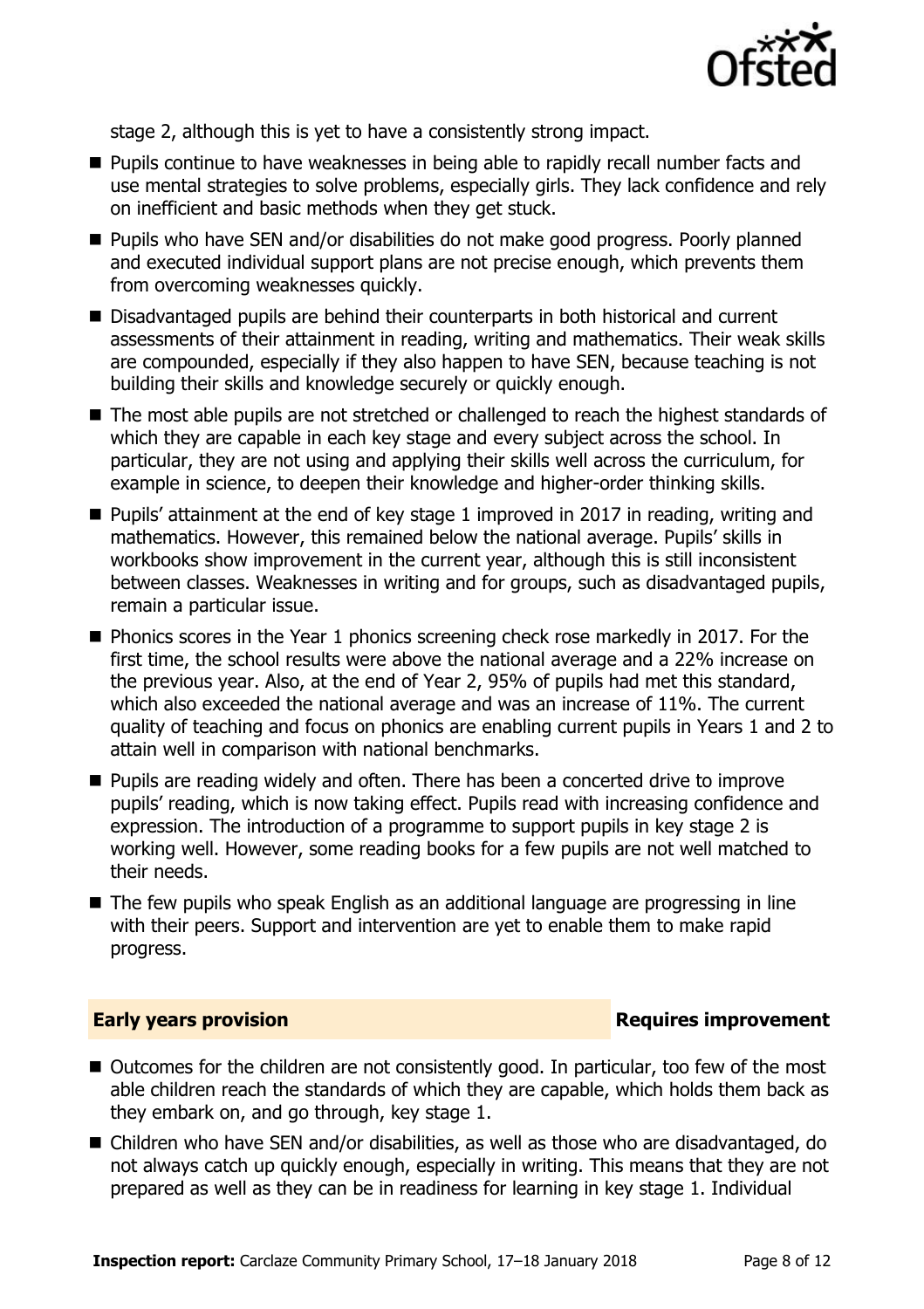

plans for children to help them catch up are not used effectively in daily lessons. As a result, some children are not gaining essential reading, writing and mathematics building blocks for the future quickly enough.

- The learning environment is lively, colourful and inviting both indoors and outside. This captures the children's imagination and makes them willing learners. The early years is well resourced, with appropriate areas to support the children's learning and development; for example, there is a reading area and construction, small world, writing and role play areas. However, the areas are not tailored well enough in support of individual needs or to meet current school improvement priorities. For example, the role play area is well resourced but does not ensure sufficient challenge to stretch the most able. As a result, children do not make strong enough progress through their own independent use of the environment.
- The staff in the early years and the leader exude warmth and care for the children. Strong transition and induction arrangements to school mean that children settle quickly into well-established routines. As a result, the children develop key personal, social and emotional skills and qualities, including confidence and independence to play and work together.
- Adults promote good relationships with the children. They interact meaningfully to help guide play or lead directed sessions, for example in mathematics. For example, some children were being well supported to add pairs of single-digit numbers and writing these in a number sentence (adding pirates' gold coins together).
- The teaching of phonics in the early years is strong. This enables the children to make strong progress in their letters and sounds to read and write simple words. This is supporting them well for their transition into Year 1 and beyond.
- Safeguarding is effective. Staff comply with regulations, for example paediatric first aid training, and ensure that systems to care for children, including those who are still being toilet trained, are appropriately in place.
- **Parents endorse the welcome and support of the early years staff. They appreciate the** diligence and keenness of staff to give the children a nurturing and positive start.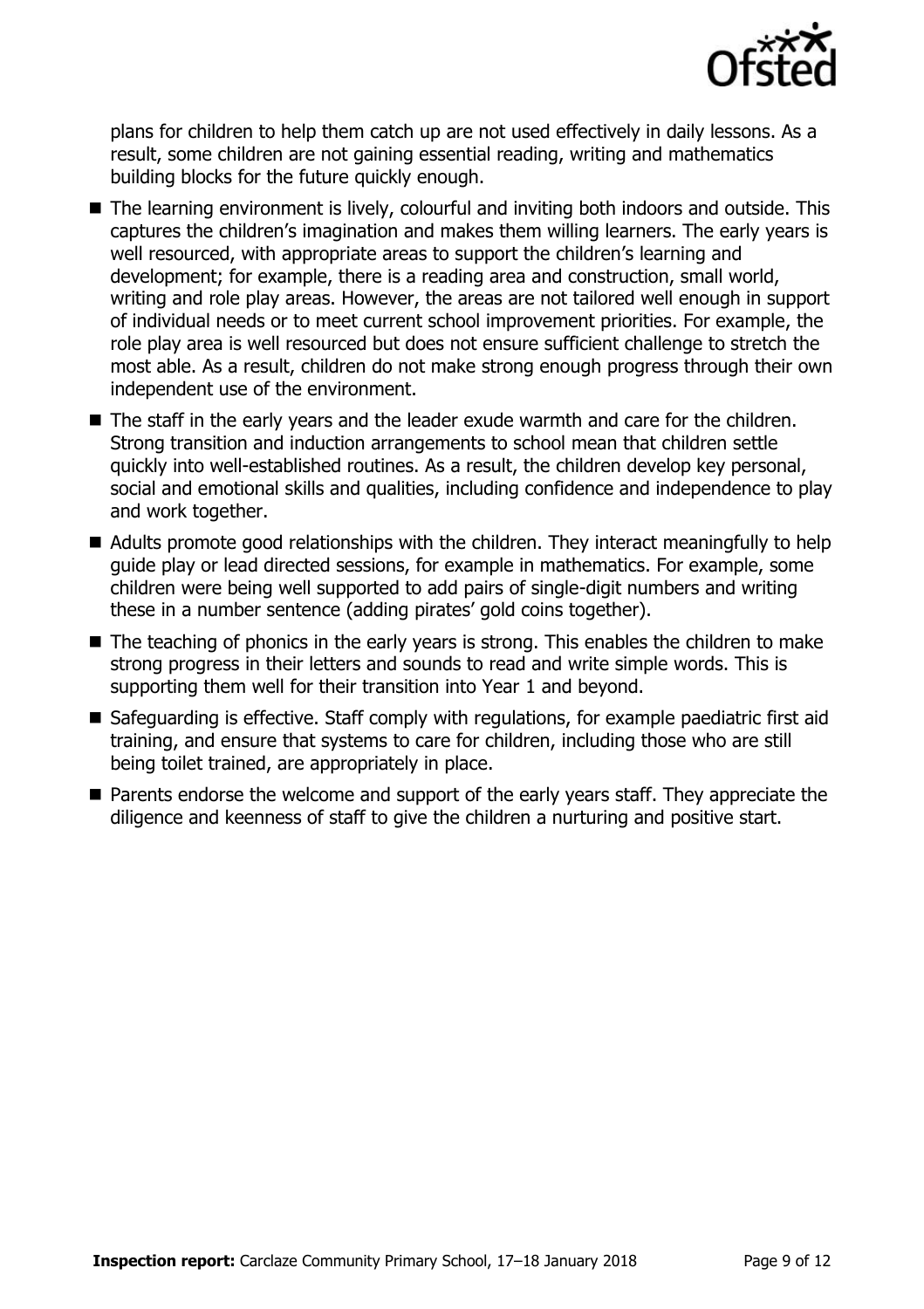

# **School details**

| Unique reference number | 141710   |
|-------------------------|----------|
| Local authority         | Cornwall |
| Inspection number       | 10042641 |

This inspection of the school was carried out under section 5 of the Education Act 2005.

| Type of school                      | Primary                  |
|-------------------------------------|--------------------------|
| School category                     | Academy converter        |
| Age range of pupils                 | 4 to 11                  |
| Gender of pupils                    | Mixed                    |
| Number of pupils on the school roll | 418                      |
| Appropriate authority               | Board of trustees        |
| Chair                               | Kevin Johns              |
| <b>Headteacher</b>                  | Simon Pollard            |
| Telephone number                    | 01726 74194              |
| Website                             | www.carclazesch.org      |
| <b>Email address</b>                | admin@carclazesch.org    |
| Date of previous inspection         | Not previously inspected |

### **Information about this school**

- The school meets the government's current floor standards.
- The school converted to become an academy in February 2015. It is part of the Peninsula Learning Trust.
- The proportion of pupils who have SEN and/or disabilities is similar to the national average.
- The proportion of pupils who have English as an additional language is lower than the national average.
- The proportion of pupils in receipt of the pupil premium is similar to the national average.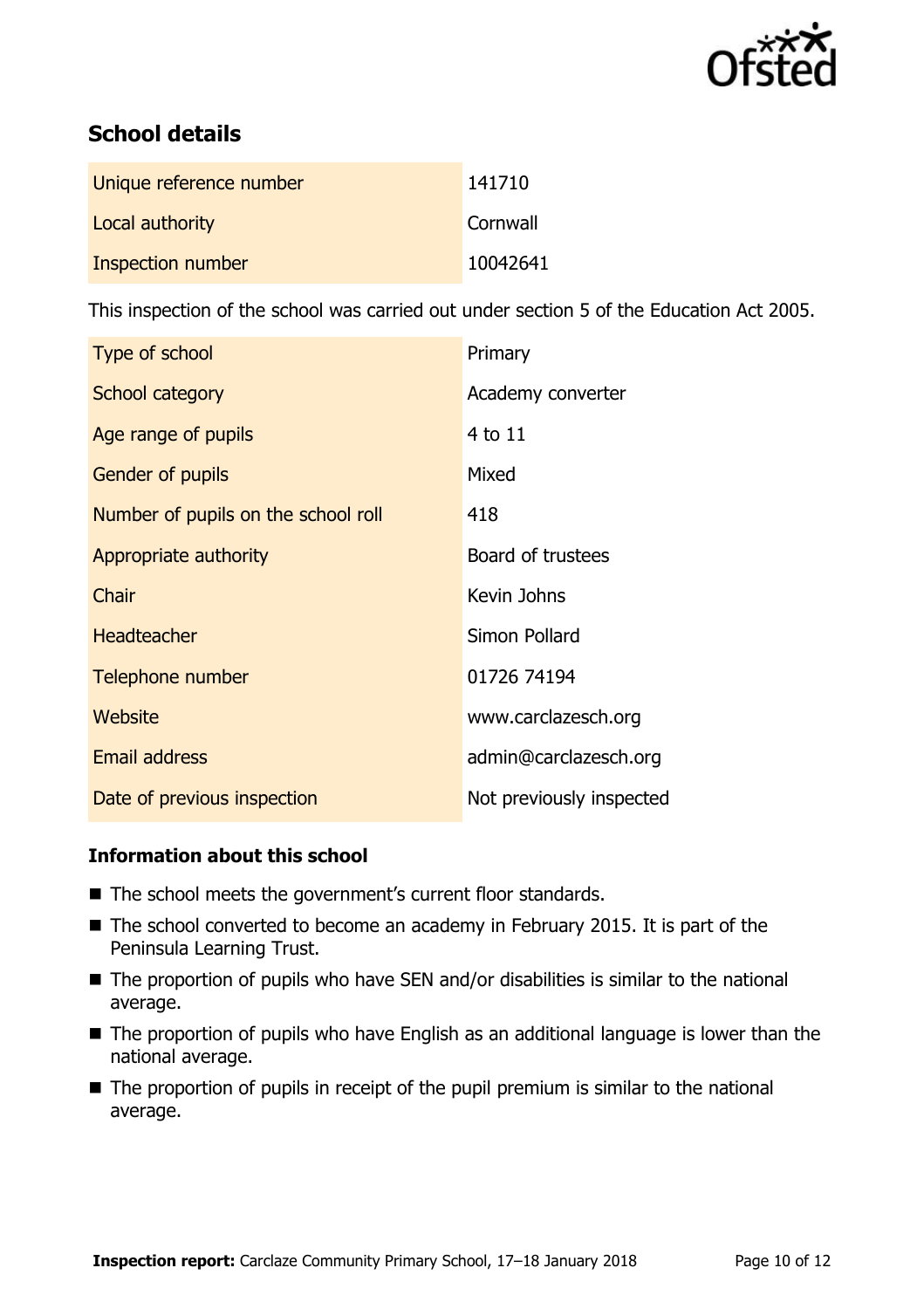

# **Information about this inspection**

- Inspectors visited classes to evaluate the quality of teaching, learning and assessment across the school day on both inspection days.
- Meetings were held with the range of leaders. These included the headteacher and assistant headteacher, representatives of the local governing body, a meeting with the school's purchased improvement adviser, as well as other leaders such as the SENCo and pupil premium leader, the mathematics and English subject leaders, and the school's learning mentor.
- Inspectors scrutinised a number of documents including recent governor visits and the RAP, assessment information, the school's self-evaluation, anonymised performance management records and the school development plan.
- Documentation including the school's single central record and child protection training were scrutinised with school leaders and staff.
- Inspectors undertook learning walks and scrutinised pupils' books to evaluate the quality of work and check the accuracy of assessment information, including for disadvantaged pupils. They also spoke with pupils to check their understanding of what is seen in workbooks.
- Inspectors spoke to children through various activities during the inspection and heard a sample of pupils read. Pupils joined inspectors to talk about the curriculum and their learning.
- Inspectors observed breaktimes and met with pupils during meetings and through other walks and agreed 'tours' of the school.
- The 108 responses to Ofsted's online survey, Parent View, were taken into account. The lead inspector considered comments provided alternatively, including inspectors' discussions with parents. Furthermore, the inspection took account of the 50 survey responses by staff.

### **Inspection team**

| Stewart Gale, lead inspector | Her Majesty's Inspector |
|------------------------------|-------------------------|
| <b>Susan Costello</b>        | <b>Ofsted Inspector</b> |
| <b>Andrew Lovett</b>         | Her Majesty's Inspector |